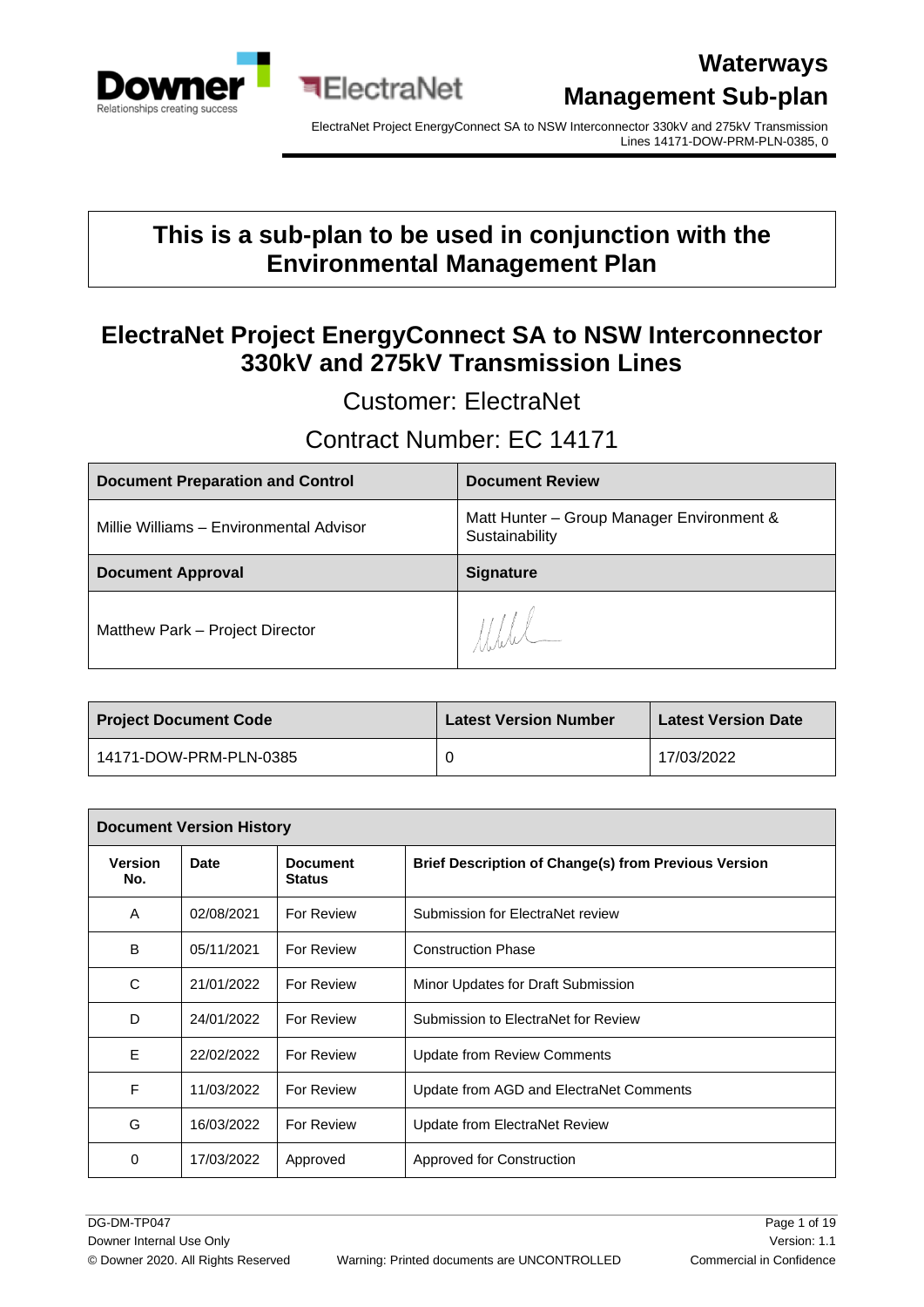

ElectraNet Project EnergyConnect SA to NSW Interconnector 330kV and 275kV Transmission<br>Lines 14171-DOW-PRM-PLN-0385, 0

# **TABLE OF CONTENTS**

**ElectraNet** 

| 1              |       |  |
|----------------|-------|--|
| $\overline{2}$ |       |  |
| 3              |       |  |
| 4              |       |  |
| 4.1            |       |  |
| 4.2            |       |  |
| 4.3            |       |  |
| 4.4            |       |  |
| 5              |       |  |
| 6              |       |  |
| 6.1            |       |  |
| 6.2            |       |  |
|                | 6.2.1 |  |
|                | 6.2.2 |  |
| 6.3            |       |  |
|                | 6.3.1 |  |
| $\overline{7}$ |       |  |
| 8              |       |  |
| 8.1            |       |  |
|                | 8.1.1 |  |
| 9              |       |  |
| 9.1            |       |  |
|                | 9.1.1 |  |
|                | 9.1.2 |  |
|                | 9.1.3 |  |
|                | 9.1.4 |  |
|                | 9.1.5 |  |
| 9.2            |       |  |
|                | 9.2.1 |  |
|                | 9.2.2 |  |
| 9.3            |       |  |
|                | 9.3.1 |  |
|                | 9.3.2 |  |
|                | 9.3.3 |  |
|                | 9.3.4 |  |
|                | 9.3.5 |  |
|                | 9.3.6 |  |
| 9.4            |       |  |
| 10             |       |  |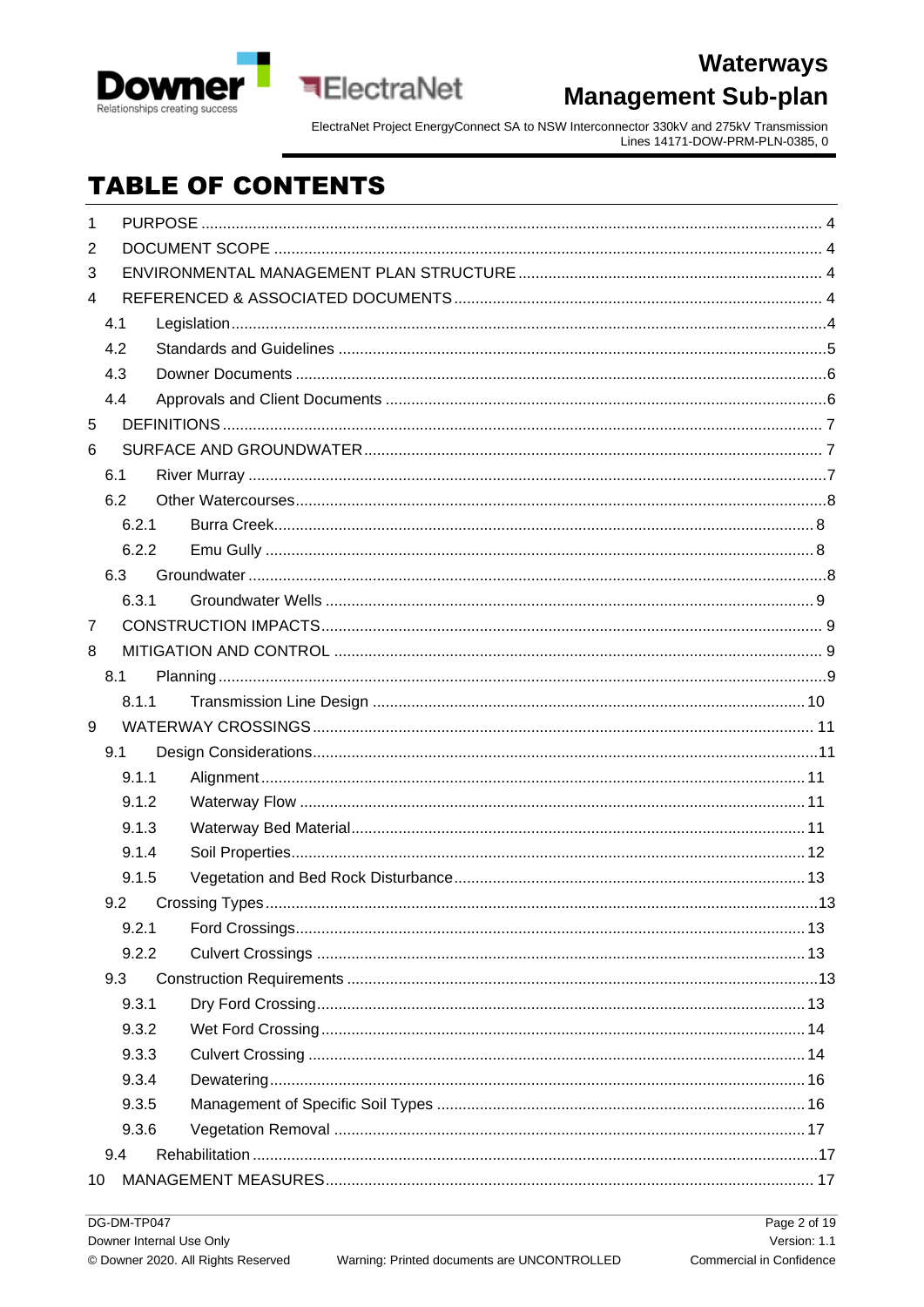

ElectraNet Project EnergyConnect SA to NSW Interconnector 330kV and 275kV Transmission Lines 14171-DOW-PRM-PLN-0385, 0

| 11 | MONITORING & REPORTING |  |
|----|------------------------|--|
|    | 12 REFERENCES          |  |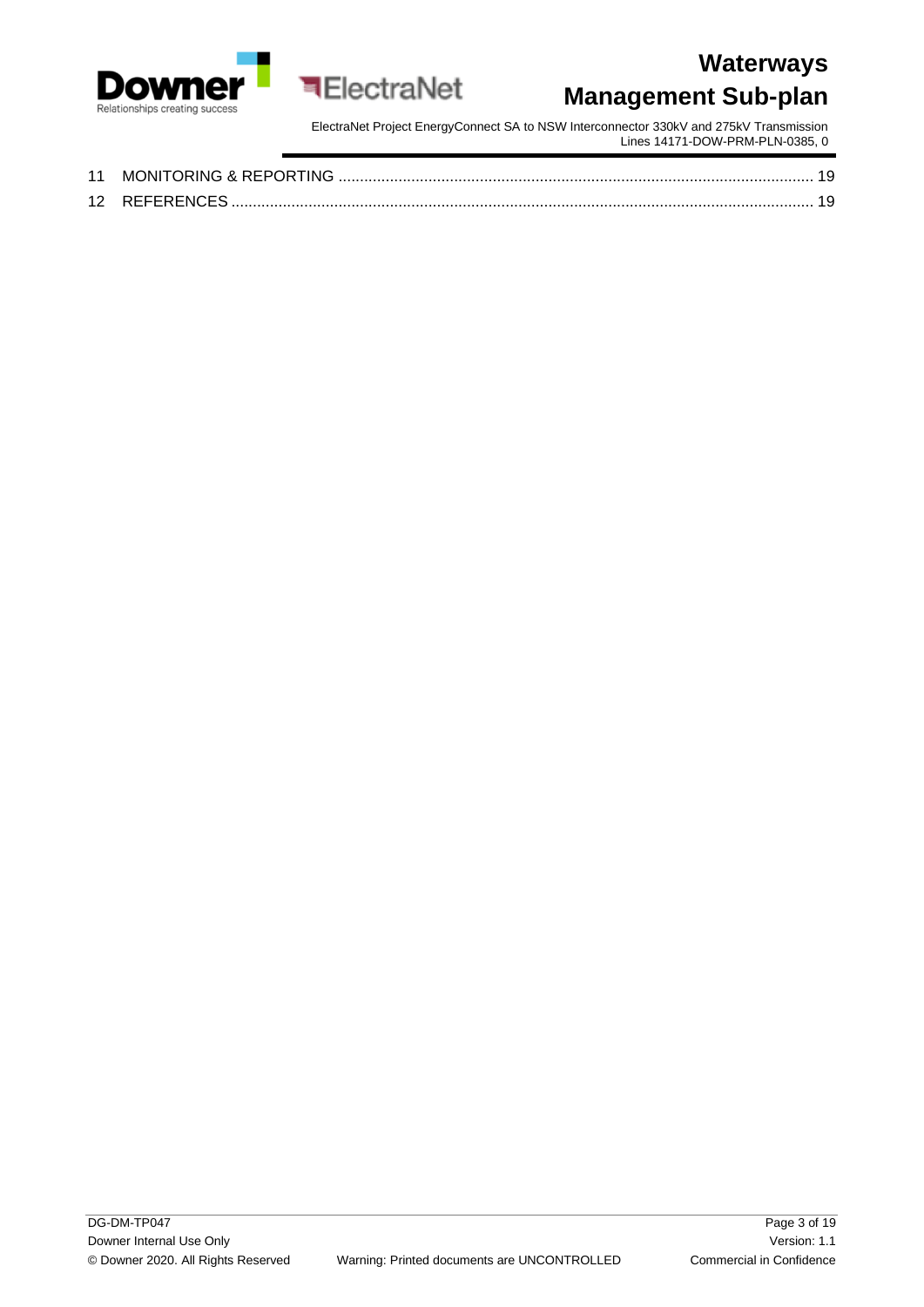



ElectraNet Project EnergyConnect SA to NSW Interconnector 330kV and 275kV Transmission Lines 14171-DOW-PRM-PLN-0385, 0

# <span id="page-3-0"></span>1 PURPOSE

The purpose of this sub-plan is to describe how potential impacts of construction and maintenance works within or adjacent to waterways will be managed during the project. All works with the potential to impact on waterways will be implemented in accordance with the management measures and strategies contained in this sub-plan.

# <span id="page-3-1"></span>2 DOCUMENT SCOPE

The scope of this plan applies to all Downer workers for ElectraNet's Project EnergyConnect (SA PEC). This plan incorporates the requirements in ElectraNet's project relevant documents including Scope for Environmental Management Plan EC.14171 – Project EnergyConnect Major Works Contract – Design and Construct; Safety and Sustainability Standards; and Engineering Contract Specifications.

This sub-plan has been developed to cover the permit application requirements for a Water Affecting Activity in respect of a watercourse, lake or bank of a lake in accordance with Section 104 of the *Landscape South Australia Act 2019* (SA).

Where additional management requirements are identified outside the scope of the Environmental Management Plan (EMP) and this sub-plan specific environmental controls will be identified, and documentation/procedures updated.

# <span id="page-3-2"></span>3 ENVIRONMENTAL MANAGEMENT PLAN STRUCTURE

**बElectraNet** 

A series of environmental sub-plans, as referenced in the project's Environmental Management Plan, aim to identify environmental risks and opportunities, and provide mitigation controls to manage those risks with an emphasis on the critical risks and controls.

As with the Environmental Management Plan, sub-plans reference any IMS documents (including but not limited to, procedures, work instructions, and forms), customer specific requirements, and project specific documents required to execute the project.

Updates to sub-plans are subject to the document review and approval process detailed in the project's Document Control Plan.

# <span id="page-3-3"></span>4 REFERENCED & ASSOCIATED DOCUMENTS

# <span id="page-3-4"></span>**4.1 Legislation**

The *Landscape South Australia Act 2019* (SA) administrated by the Department of Environment and Water (DEW) replaced the *Natural Resources Management Act 2004* on July 1, 2020. Under this new legislation, natural resource management regions have been replaced by landscape regions. The western 20km of the project is under the Northern and Yorke Management region and the remainder of the project is under the Murraylands and Riverland Management Region.

Water Affecting Activities (WAA) are activities and works that can impact on the health and condition of water resources, water dependant ecosystems and other water users. Under the *Landscape South Australia Act 2019*, an approved permit is required to undertake a water affecting activity. A WAA permit is required to be obtained from the regional landscape board in accordance with their Regional Landscape Board Plan\*.

\*Murraylands and Riverland regional are finalising their regional landscape plan which is due to be delivered in 2021. Until this is implemented the South Australian Murray-Darling Basin Natural Resources Management Plan applies.

In accordance with the Act, activities and works that require a WAA permit include: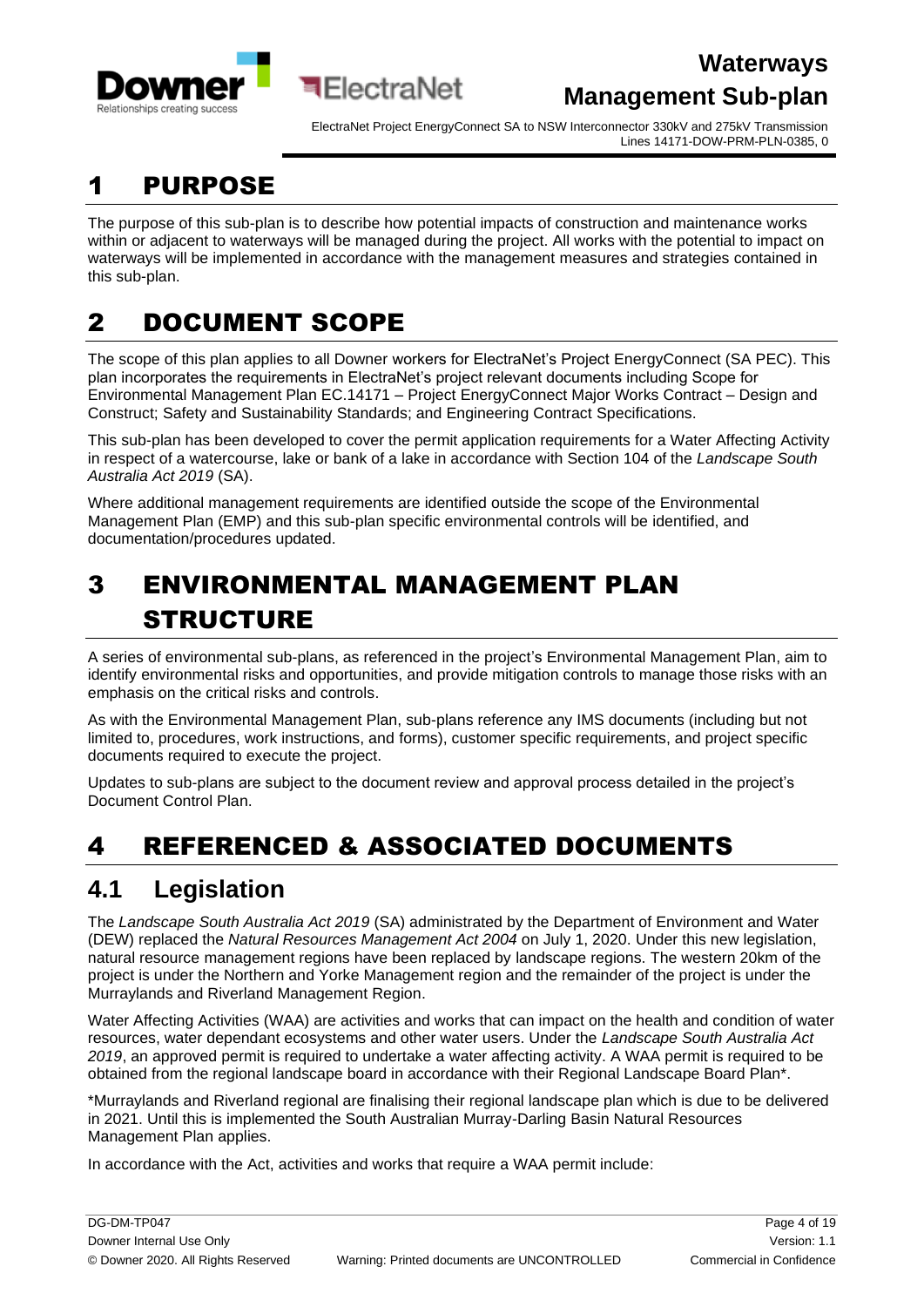

ElectraNet Project EnergyConnect SA to NSW Interconnector 330kV and 275kV Transmission Lines 14171-DOW-PRM-PLN-0385, 0

- Building structures, obstructing or depositing solid materials in a watercourse (e.g. constructing creek crossings, erosion control)
- Excavating material from a watercourse (e.g. removing sand or soil, cleaning out drainage channels)
- **•** Destroying vegetation in a watercourse (e.g. removal of reeds)
- Draining or discharging water or wastewater into a watercourse or lake (e.g. desalination waste, stormwater discharge, drainage and salinity control)
- Drilling, deepening and back filling wells, bores and ground water access trenches.

This sub-plan has been developed as part of the permit application for a WAA in respect of a watercourse, lake or bank of a lake in accordance with Section 104 of the *Landscape South Australia Act 2019*. This subplan details the following:

- Works to be undertaken
- **Removal or vegetation**
- Excavation of rock, sand or soil
- Environmental risks and controls

The Water Quality Policy is subordinate legislation to the South Australian Environment Protection Act 1993. The policy supports the general environmental duty requirement that all reasonable and practicable measures must be taken to prevent or minimise environmental harm. In doing so, persons who pollute or might pollute waters must avoid exceeding (to an extent that is reasonably practicable) the Water Quality Guidelines (if relevant waters are declared to have those environmental/community values).

The Environmental Protection Act 1993 and the Environmental Protection (Water Quality) Policy 2015 include licensing requirements for dewatering under the Act. Water will not be discharged directly or indirectly to marine waters or inland waters at a volume of more than 100 kl containing suspended solids in concentration exceeding 25mg/l. Turbidity and pH will be tested prior to water discharge regardless of volume. If water quality exceeds these objectives, water will be treated and retested prior to dewatering. It is not anticipated that any Environmental Licences or Prescribed Activities under the EPA or Water Quality Policy will be triggered with the scope of works.

All dewatering will be conducted in accordance with the *Water Quality Guideline: Environmental management of dewatering during construction activities* (SA EPA, 2018). This document guides proponents on their obligations under the Environment Protection Act 1993 (EP Act) and the Environment Protection (Water Quality) Policy 2015 (Water Quality Policy), with respect to environmental management of dewatering during construction activities.

#### **Environmental Hold Point**

Prior to the commencement of ground disturbance works on waterway crossings, a WAA permit will be submitted and approved by Murraylands and Riverland Landscape Board or Northern and Yorke Landscape Board. All works within or adjacent to waterways will be undertaken in accordance with the WAA permit.

### <span id="page-4-0"></span>**4.2 Standards and Guidelines**

The standards and guidelines applicable to waterway crossing management are listed in the following table.

**Australian Standards and Guidance Material**

*Best Practice Erosion & Sediment Control for building and construction sites* (International Erosion Control Association, 2008)

*Environment Protection (Water Quality) Policy 2015*

*Erosion & Sediment Control Field Guide for Road Construction* (Witheridge, 2017)

South Australian Murray-Darling Basin Natural Resources Management Plan\*

Northern and Yorke's Landscape Plan 2021/2026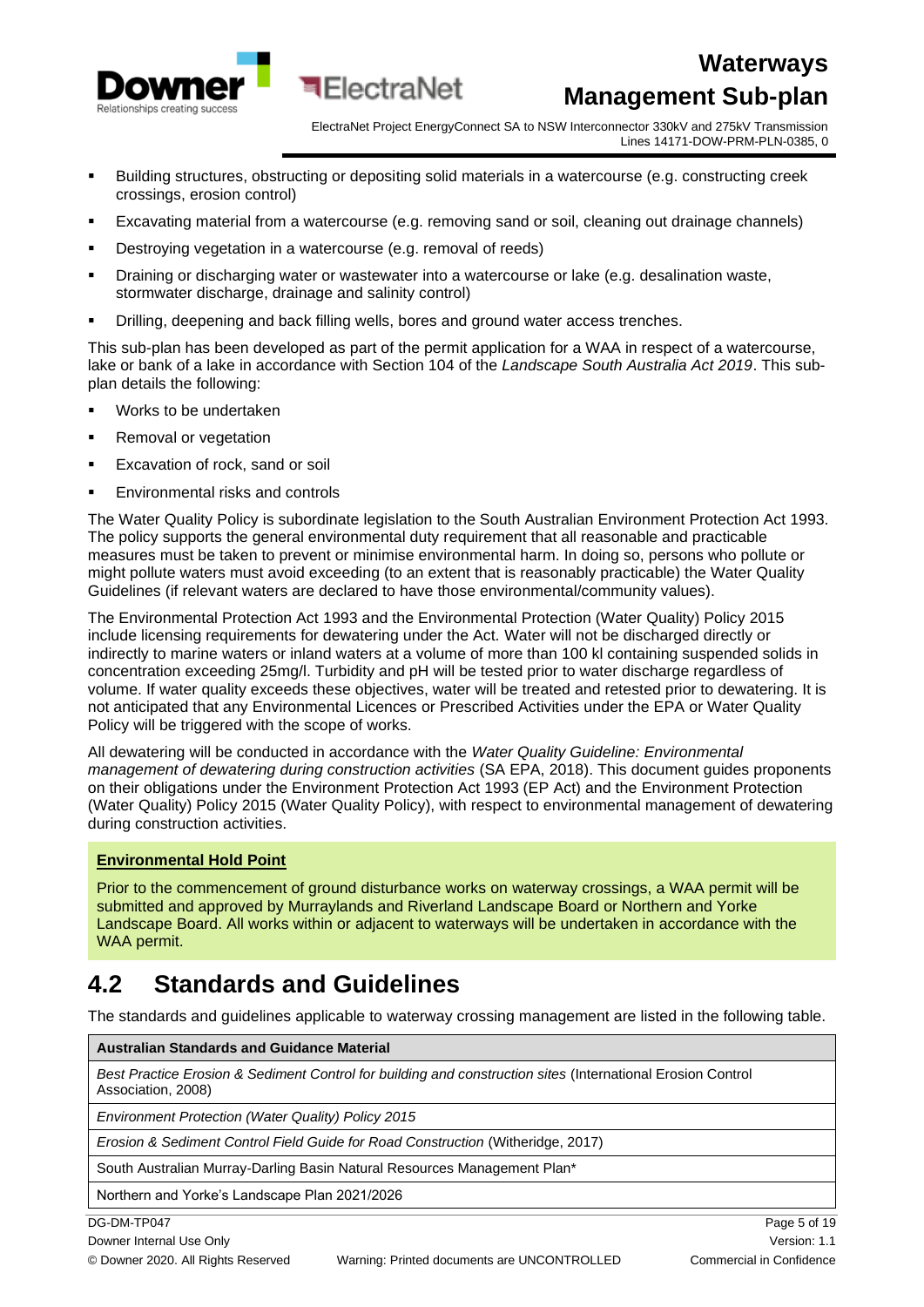

ElectraNet Project EnergyConnect SA to NSW Interconnector 330kV and 275kV Transmission Lines 14171-DOW-PRM-PLN-0385, 0

*Water Quality Guideline: Environmental management of dewatering during construction activities* (SA EPA, 2018)

### <span id="page-5-0"></span>**4.3 Downer Documents**

| <b>DOWNER DOCUMENTS</b>                               |                                            |                                                          |
|-------------------------------------------------------|--------------------------------------------|----------------------------------------------------------|
| <b>POLICIES</b>                                       |                                            |                                                          |
| DG-ZHAN-PO200                                         | <b>Environmental Sustainability Policy</b> |                                                          |
| <b>PRINCIPLES</b>                                     |                                            |                                                          |
| DG-ZH-PN002                                           | 10 Environmental Principles                |                                                          |
| <b>PROCEDURES</b>                                     |                                            |                                                          |
| DG-DM-PR003                                           |                                            | Operational Change Management Procedure                  |
| DG-QA-PR003                                           | <b>Internal Audits Procedure</b>           |                                                          |
| DG-RM-PR003                                           |                                            | Project Risk and Opportunity Management                  |
| DG-ZH-PR006                                           |                                            | Incident Management Procedure                            |
| DG-ZH-PR007                                           |                                            | Zero Harm Performance Monitoring and Reporting Procedure |
| DG-ZH-PR015                                           |                                            | <b>Emergency Management Procedure</b>                    |
| <b>DG-ZH-PR116.1</b>                                  | <b>Inspections Procedure</b>               |                                                          |
| <b>STANDARDS</b>                                      |                                            |                                                          |
| <b>DG-HR-ST013</b>                                    |                                            | Training & Competency Management Standard                |
| DG-ZH-ST002                                           |                                            | Legislative and Other Requirements Standard              |
| Zero Harm Worker Consultation Standard<br>DG-ZH-ST013 |                                            |                                                          |
| DA-ZH-ST064                                           | Soil and Water Management Standard         |                                                          |
| <b>PROJECT SPECIFIC DOCUMENTS</b>                     |                                            |                                                          |
| <b>PLANS</b>                                          |                                            |                                                          |
| 14171-DOW-PRM-PLN-0362                                |                                            | <b>Quality Management Plan</b>                           |
| 14171-DOW-PRM-PLN-0388                                |                                            | Emergency Preparedness Management Plan                   |
| 14171-DOW-PRM-PLN-0379                                |                                            | Environmental Management Plan                            |
| 14171-DOW-PRM-PLN-0380                                |                                            | Waste Management Plan Sub-plan                           |
| 14171-DOW-PRM-PLN-0381                                |                                            | Weed, Pest and Disease Management Sub-plan               |
| 14171-DOW-PRM-PLN-0552                                |                                            | Biodiversity and Rehabilitation Management Sub-plan      |
| 14171-DOW-PRM-PLN-0383                                |                                            | Landholder Liaison Sub-plan                              |
| 14171-DOW-PRM-PLN-xxxx                                |                                            | Sedimentation, Erosion and Drainage Management Sub-plan  |
| 14171-DOW-PRM-PLN-0526                                |                                            | Cultural Heritage Management Sub-plan                    |
| 14171-DOW-PRM-PLN-0387                                |                                            | Bush Fire Management Plan                                |
| 14171-DOW-PRM-PLN-0361                                |                                            | Safety Management Plan                                   |

### <span id="page-5-1"></span>**4.4 Approvals and Client Documents**

| <b>PROJECT APPROVALS AND CLIENT DOCUMENTS</b> |                                                                                                                                 |
|-----------------------------------------------|---------------------------------------------------------------------------------------------------------------------------------|
| DA                                            | TBC                                                                                                                             |
| ECS                                           | ElectraNet Section 3 - Engineering Contract Specification (November 2020)<br>Section 3.2a: Transmission Lines - Detailed Design |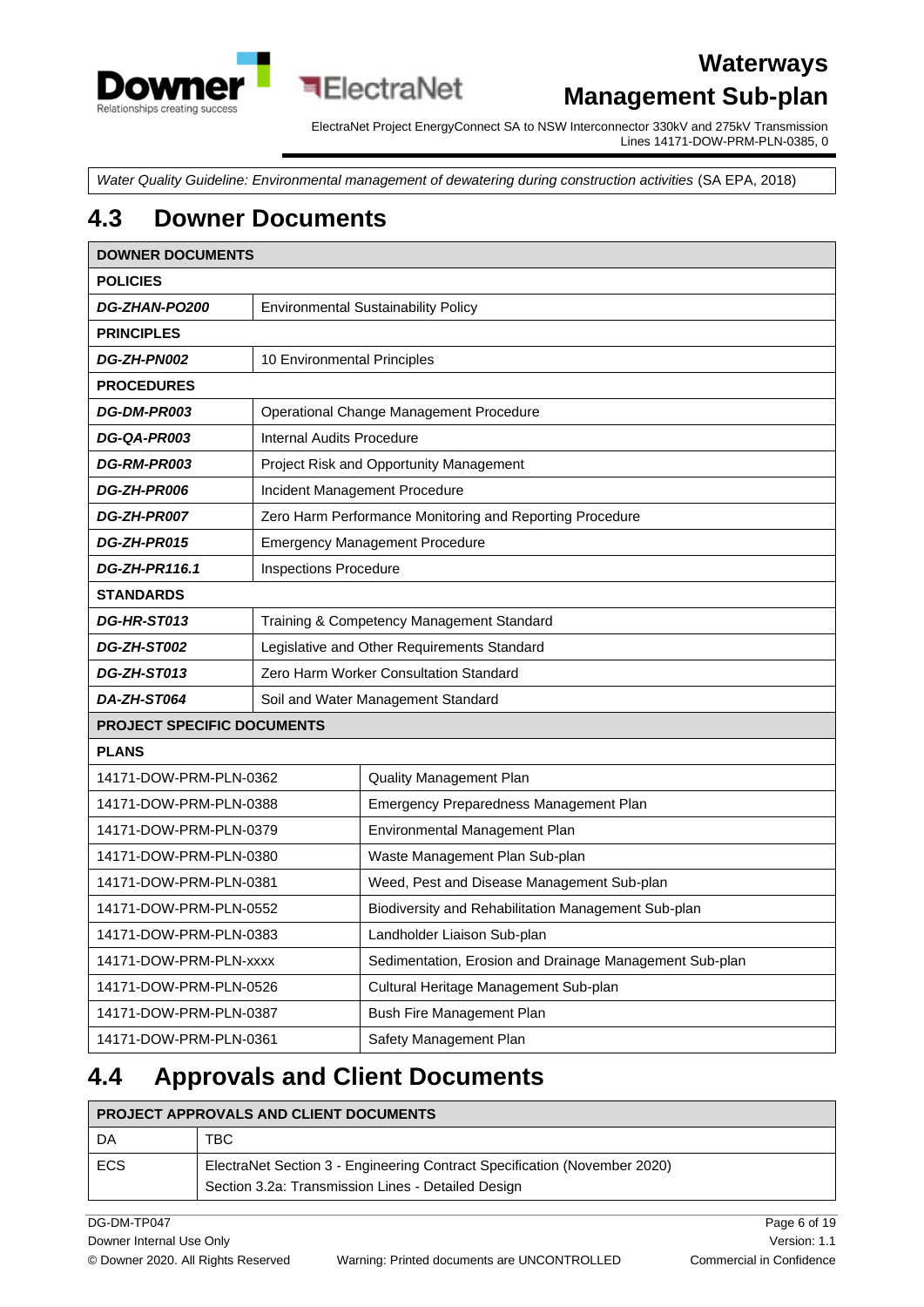



ElectraNet Project EnergyConnect SA to NSW Interconnector 330kV and 275kV Transmission Lines 14171-DOW-PRM-PLN-0385, 0

|             | Section 3.2b: Transmission Lines - Construction   |
|-------------|---------------------------------------------------|
| <b>SEMP</b> | ElectraNet Scope of Environmental Management Plan |
| S&S         | ElectraNet Safety and Sustainability Standards    |

### <span id="page-6-0"></span>5 DEFINITIONS

The following terms are used in this document.

| CAZ Plans     | Construction Activity Zones (CAZ) include all ground disturbing activities, access routes and<br>work areas associated with the project including:<br>New tracks, pads and facilities<br>Maintenance of existing access tracks including grading, widening or stabilisation<br>Areas of disturbance associated with demolition works. |
|---------------|---------------------------------------------------------------------------------------------------------------------------------------------------------------------------------------------------------------------------------------------------------------------------------------------------------------------------------------|
|               | These designated CAZ will be available as spatial data and/or PDF maps for all workers.                                                                                                                                                                                                                                               |
| Downer Worker | All individuals working for Downer as: employees, contingent labour hire, contractors,<br>subcontractors, apprentices, trainees, and work experience students.                                                                                                                                                                        |
| <b>EMP</b>    | Environmental Management Plan for the Project                                                                                                                                                                                                                                                                                         |
| <b>INX</b>    | The Zero Harm database used to record, investigate and follow-up events, including audits,<br>hazards, incidents, inspections, meetings, observations, risk assessments, reviews, and<br>suggestions.                                                                                                                                 |
| WAA permit    | For all activities that can have an adverse impact on the health or condition of water resources, a<br>Water Affecting Activity (WAA) permit is required.                                                                                                                                                                             |

# <span id="page-6-1"></span>6 SURFACE AND GROUNDWATER

The project is located within the Lower Murray Valley catchment of the Murray-Darling Basin, which makes up 9 % of the total areas (1.1million km2) of the Murray Darling Basin (MDBA 2020).

The transmission line corridor is not located in any surface water or water resource management prescribed water areas under the Landscape South Australia Act 2019 and does not cross any prescribed water courses. The proposed alignment traverses outside the eastern edge of the River Murray Prescribed Water Course areas (the boundary is Old Wentworth Roads / Renmark Wentworth Road).

The western end of the transmission line corridor traverses a few small ephemeral creeks which arise in the slopes of the Mount Lofty Ranges. These creeks usually flow out of the ranges only in very wet years and discharge to the plans of the east for short distances before dissipating by evaporation or infiltration into permeable sediments (Barnett 2015).

# <span id="page-6-2"></span>**6.1 River Murray**

The River Murray is the dominant surface water feature in the region. It flows in a generally west direction from the South Australia-NSW border to Morgan, where it turns southwards. The River Murray is located south of the transmission line corridor. Between Morgan and Renmark, the distance to the main channel varies from 5km (near Morgan, Cadell and Overland Corner) to 10-15km in other areas. North of Renmark, the transmission line corridor follows the edge of the floodplain, at distances of approximately 6-9km from the main river channel. The eastern end of the transmission line corridor intersects the River Murray Floodplain Area defined under the River Murray Act. This floodplain area is also listed under the Ramsar convention as the Riverland site of international importance.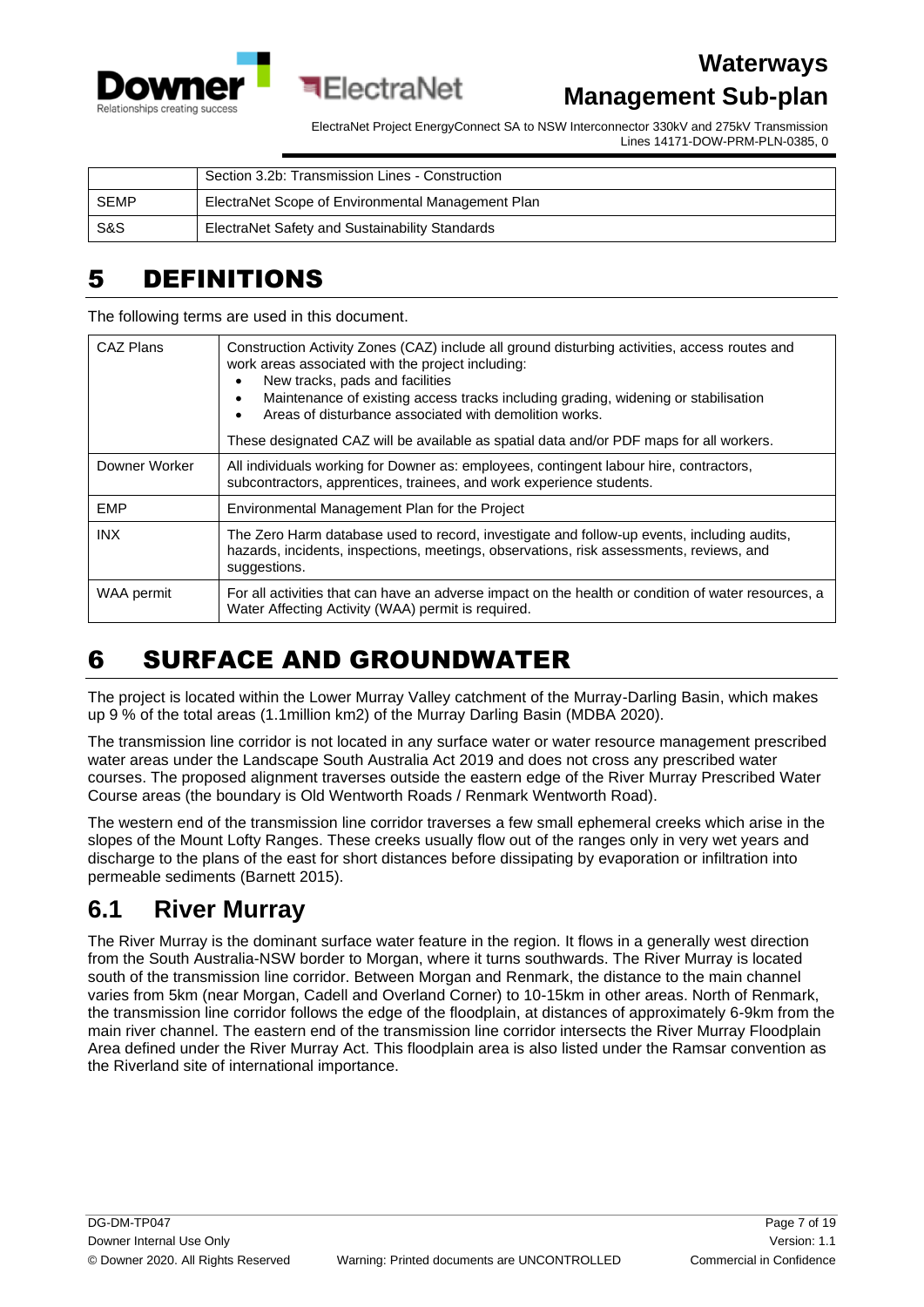

ElectraNet Project EnergyConnect SA to NSW Interconnector 330kV and 275kV Transmission Lines 14171-DOW-PRM-PLN-0385, 0



**Figure 1 – Floodplain Area**

# <span id="page-7-0"></span>**6.2 Other Watercourses**

Surface water features in the region other than the River Murray are limited, due principally to the semi-arid climate, relatively flat topography and generally sandy soils. The western end of the transmission corridor traverses a few small ephemeral creeks which arise in the slopes of the Mount Lofty Ranges.

Only the larger of these watercourses reach the River Murray in exceptionally wet years (if at all). The transmission line crosses two of the larger water courses: Burra Creek and Emu Gully

### <span id="page-7-1"></span>**6.2.1 Burra Creek**

Burra Creek is located approximately 7km north of Morgan, it has an incised channel in the vicinity of the transmission line corridor. The Burra Creek catchment is the only defined catchment boundary in the region. Its headwaters commence just north of Mount Bryan (approx. 95km north-west of Morgan) and flow in a southerly direction towards Worlds End (approx. 60km west of Morgan), before changing in direction to the east and flowing towards its discharge point in the River Murray. Flow from Burra Creek to the River Murray is rare, as the lower reaches are essentially flood-out plains and lack defined drainage. The last time this occurred is estimated to be around 1941.

### <span id="page-7-2"></span>**6.2.2 Emu Gully**

Emu Gully is located approximately 3km north-east of Cadell, it is very broad and shallow in profile with no incised channel. The catchment of Emu Gully extends approximately 80km to the north-west and is characterised by discontinuous drainage lines with often broad and poorly defined channels, numerous depressions and swamps and an extensive network of farm dams along the major flow paths.

# <span id="page-7-3"></span>**6.3 Groundwater**

Most of the transmission corridor is situated with in the Murray Basin, a low -lying sedimentary basin, containing a multi-layered regional groundwater system. The groundwater in the region typically flows into the Murray Basin to the River Murray which acts as a drain for all aquifer systems in the Murray Basin and is the focus for Groundwater discharge (Barnett 2015).

Depth to shallow groundwater along the transmission corridor is mapped at greater than 20m for the western two thirds of the corridor (DEW 2016a). It is mapped at shallower depths (5-10m) in several areas near the eastern end of the transmission line (north of Barmera and adjacent to the Riverland Ramsar site). Salinity is mapped at between 14,000 and 35,0000 mg/L for most of the transmission corridor (DEW 2016b). Salinity is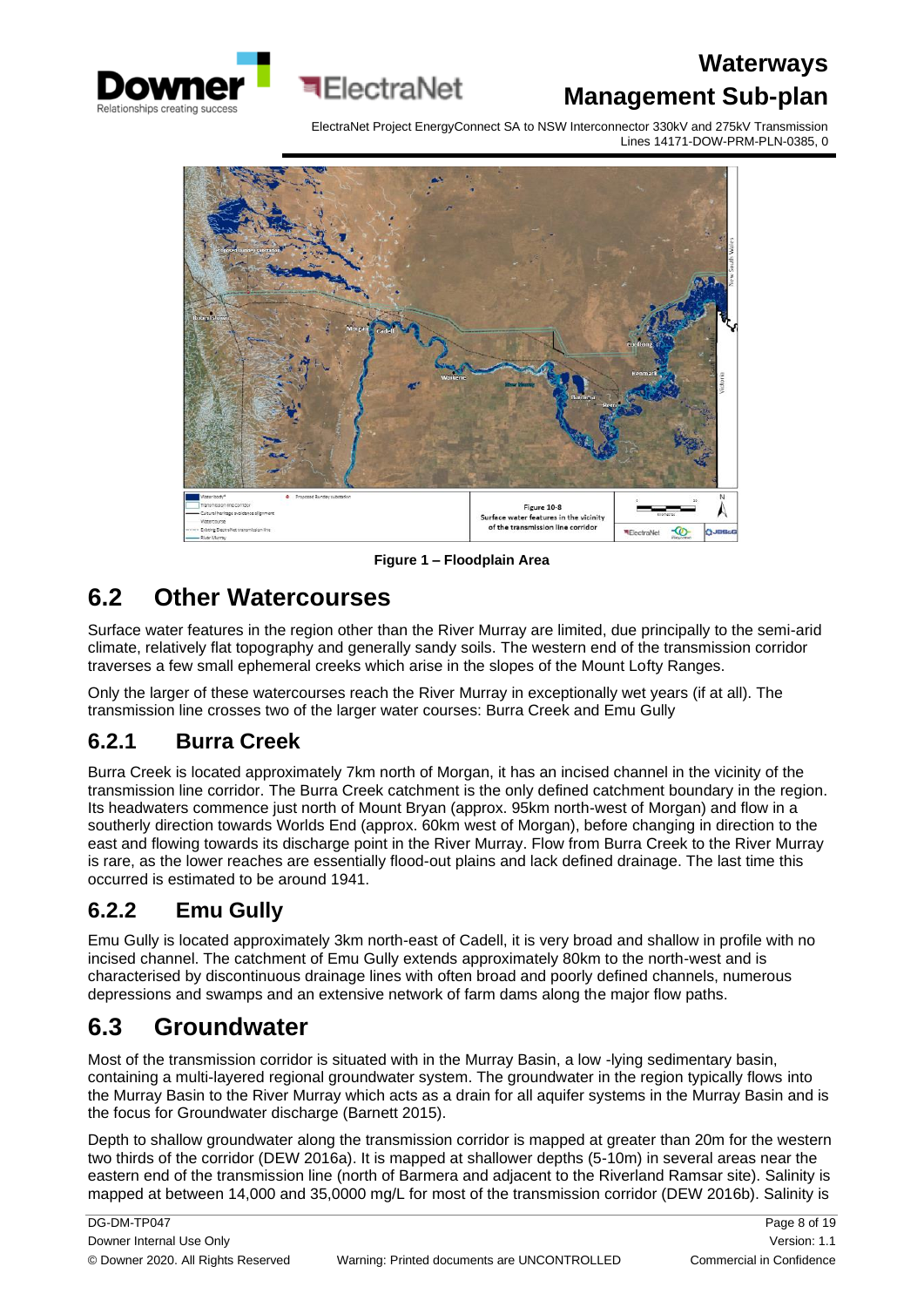

ElectraNet Project EnergyConnect SA to NSW Interconnector 330kV and 275kV Transmission Lines 14171-DOW-PRM-PLN-0385, 0

lower west of Morgan (in the range of 1500mg/L – 70000mg/L) and higher in several areas near the eastern end of the transmission line (north of Barmera, north of Renmark and near the state border) where it is greater than 35000mg/L.

Groundwater abstraction if required will be assessed and managed so that it does not result in drawdown of aquafers and reduction of groundwater availability for flora, fauna and groundwater users. It is not expected that the project will have a significant if any impact on groundwater levels.

If groundwater is used (i.e. for dust suppression), the volumes used will be quite low and extraction will be short term. If existing groundwater wells are used for water supply, the use of the wells and volume extracted will be via agreement with the landowner.

#### <span id="page-8-0"></span>**6.3.1 Groundwater Wells**

There are 59 wells recorded in WaterConnect within the transmission line corridor and 1049 within 5km of the proposed alignment. Groundwater is used for watering stock in areas where the salinity is suitable. Most reported salinities for wells within 5km of the proposed alignment are unsuitable for stock watering (of the 402 bores where salinity is reported, 106 have salinities less than 13000mg/L and only 11 have salinities less than 1200mg/L). The use of saline water for dust suppression is expected to have negligible impact.

Water to be sourced for the project is to be through the township potable water, and the need for installation of groundwater wells is not expected to be required for the project.

# <span id="page-8-1"></span>7 CONSTRUCTION IMPACTS

Vehicle, machinery and equipment access is required to each structure along the transmission line during construction. To allow safe access, maintenance or upgrades of waterway crossings may be required.

In addition, the location of the new structures and any supporting temporary infrastructure, such as stringing corridors and pads, has the potential to impact on waterways.

The potential impacts during construction on waterways include:

- Alteration of the waterway bed and banks including change in flow velocity
- Increased potential for erosion and sedimentation
- **·** Impacts on aquatic or riparian flora and fauna
- Effects of compaction on sub-surface flow
- Effects on downstream users

The other potential impact on waterways during construction is contamination from hydrocarbons, chemicals or waste. Details on management measures for hydrocarbon and chemical contamination are provided in the Sedimentation, Erosion and Drainage Sub-plan. Details on management measures for waste are provided in the Waste Management Sub-plan.

# <span id="page-8-2"></span>8 MITIGATION AND CONTROL

The following management measures and mitigation strategies will be undertaken to mitigate the potential impacts on waterways during construction.

### <span id="page-8-3"></span>**8.1 Planning**

As part of planning for the construction activities, scouting of the access and transmission line structures has been undertaken by Downer. This scouting included ground-truthing the location of waterways, condition of existing waterway crossings, and determining works for safe access. In addition, any environmental sensitivities and controls were noted during the onsite inspection. Information gathered from this scouting has informed the development of the mitigation and control measures in this sub-plan.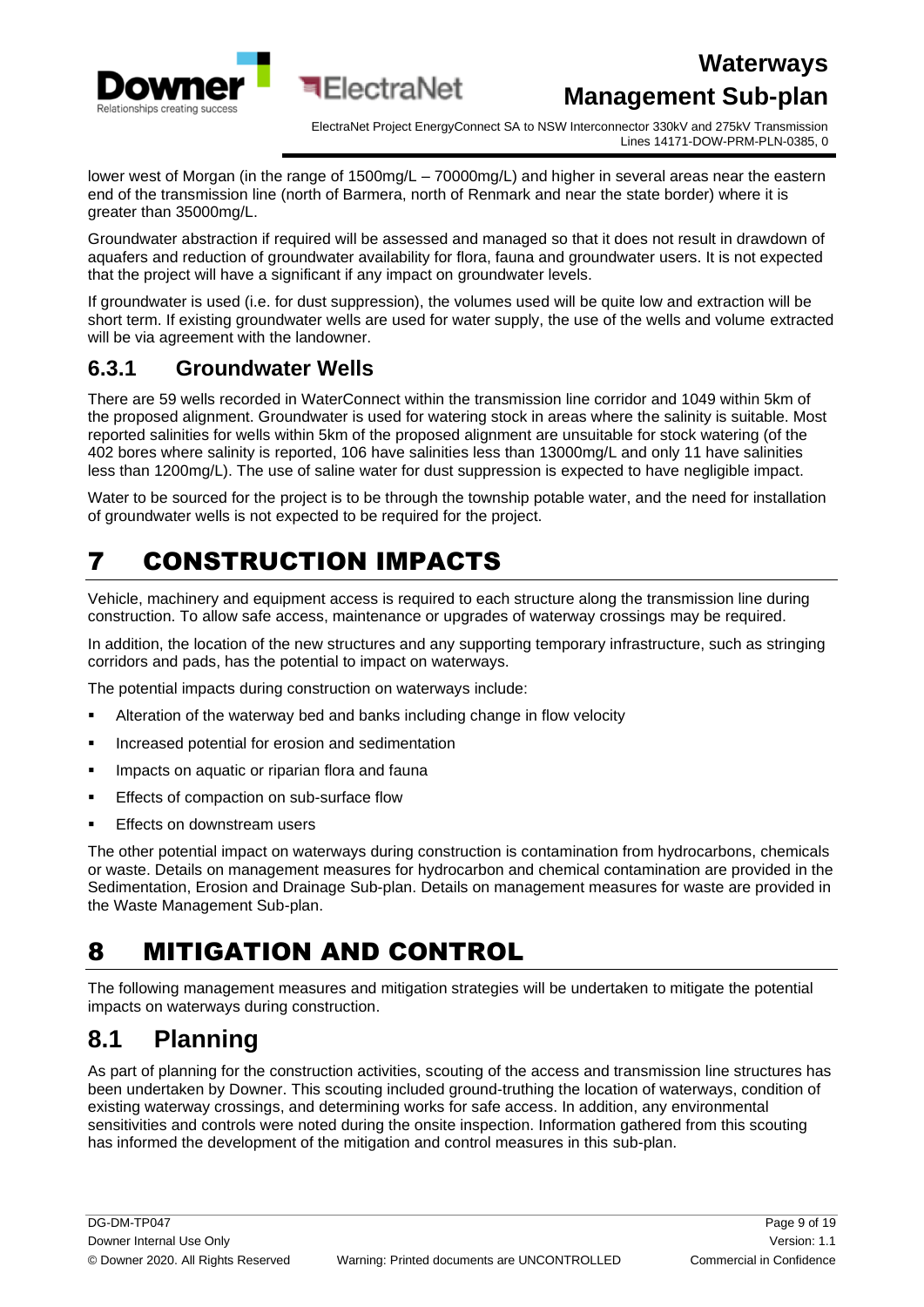

ElectraNet Project EnergyConnect SA to NSW Interconnector 330kV and 275kV Transmission Lines 14171-DOW-PRM-PLN-0385, 0

#### <span id="page-9-0"></span>**8.1.1 Transmission Line Design**

During design of the transmission line route and structure locations, the location of environmentally sensitive areas was considered. This included the location of waterways and riparian vegetation.

Where practicable, structures have been located at least 50m from waterways. Access to the structures has been considered to minimise impact such as using existing waterway crossings, where practicable. Temporary supporting infrastructure, such as stringing pads, have also been located at least 50m from waterways where practicable. These measures have been implemented to mitigate the disturbance of waterways and riparian vegetation.

For disturbance of waterways and riparian vegetation during construction that cannot be avoided then mitigation and control measures will be implemented as per the following Sections. Waterway crossing design, construction and rehabilitation requirements are detailed in the Section below.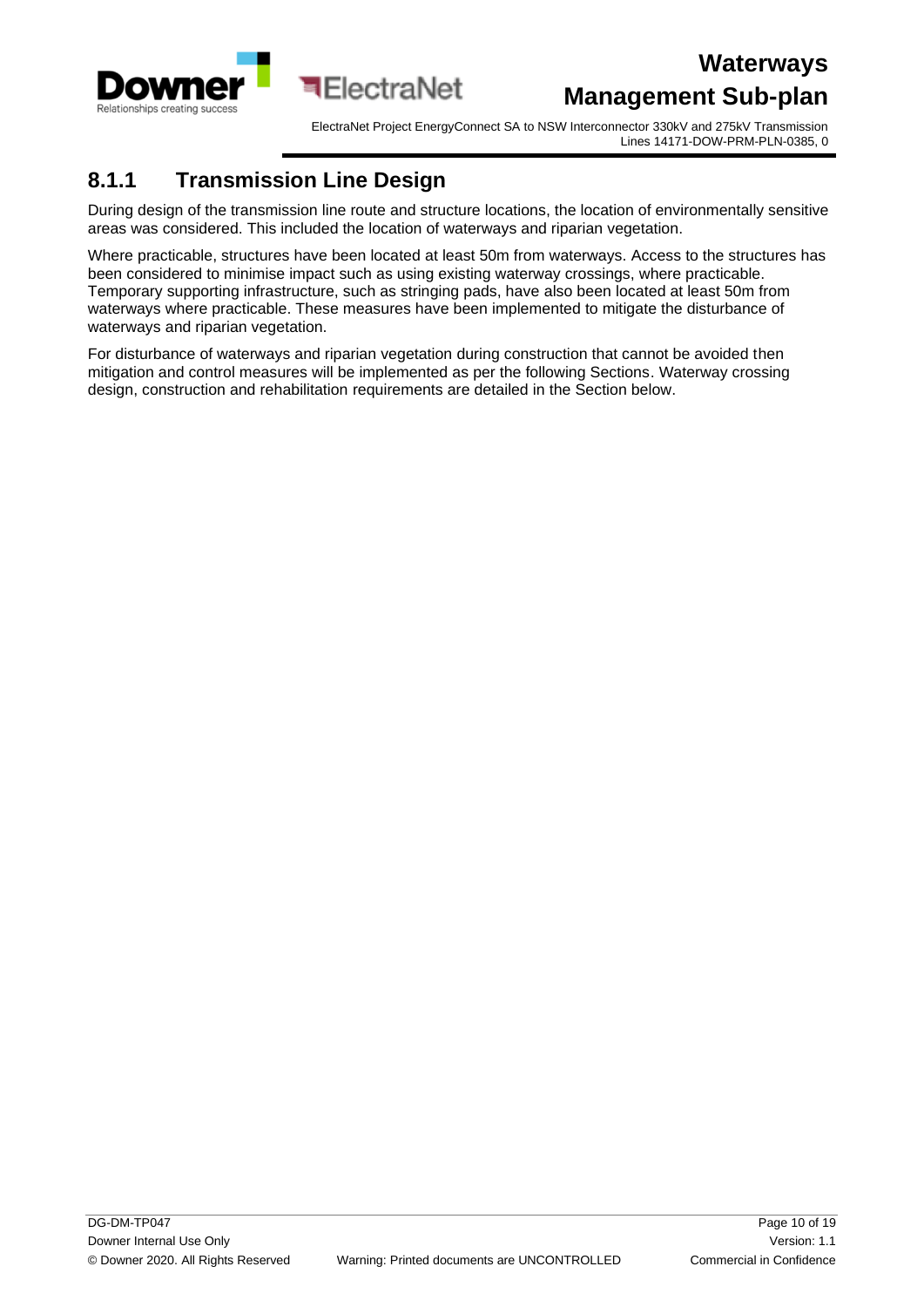

ElectraNet Project EnergyConnect SA to NSW Interconnector 330kV and 275kV Transmission Lines 14171-DOW-PRM-PLN-0385, 0

# <span id="page-10-0"></span>9 WATERWAY CROSSINGS

This Section details the general design, construction and rehabilitation requirements for waterway crossings.

**E** FlectraNet

# <span id="page-10-1"></span>**9.1 Design Considerations**

Existing waterway crossings along access tracks may have steep banks and unstable material in the bed which can prevent vehicle, machinery and equipment access. Similarly, for locations of new waterway crossings, the steepness of the banks and material in the bed may prevent access. The following has been considered during design of waterway crossings to allow for safe access.

### <span id="page-10-2"></span>**9.1.1 Alignment**

Preference will be given to aligning approach tracks perpendicular to the waterway. Also, where practicable, the crossing will be located on straight sections of the waterway and where banks are low and stable.

#### <span id="page-10-3"></span>**9.1.2 Waterway Flow**

When designing and constructing the waterway crossing, flow within the waterway must be maintained with no permanent obstructions caused by the crossing. This includes:

- Designed and constructed to minimise interference with natural channel form and capacity
- Constructed in a way that does not block, damage or interfere with water flow
- No windrows of soil or debris left on the lower side of the track or across drainage lines
- Constructed to minimise disturbance on the banks except in the location of the crossing
- Constructed to divert stormwater to undisturbed vegetation to prevent erosion

During construction, works will be scheduled for periods when ephemeral streams are either:

- Dry preferred condition
- Wet but not flowing dewatering may be required
- Low flow dewatering required

If there is significant or permanent flow within a waterway then an alternative access route may be determined rather than constructing a waterway crossing for the works.

#### <span id="page-10-4"></span>**9.1.3 Waterway Bed Material**

Design of the waterway crossing will be influenced by the type of bed material within the watercourse. A summary of considerations of the waterway design for different types of bed material are provided in the Table below.

| <b>Bed Material</b> | <b>Crossing Design Considerations</b>                                                                                                                               |
|---------------------|---------------------------------------------------------------------------------------------------------------------------------------------------------------------|
| Clay                | • Clay-based waterways are almost impossible to cross at bed level if the bed is damp<br>because the bed will quickly turn to mud.                                  |
|                     | • Temporary vehicle crossings of clay-based waterways normally require a culvert, or<br>possibly a rock-lined ford if the bed is dry.                               |
| Sand                | • Sand-based waterways can experience significant sediment (sand) flows during both<br>minor and major floods.                                                      |
|                     | • These waterways can often be crossed by vehicles at bed level (ford crossing) with<br>minimal sediment release or damage to the waterway, even if the bed is wet. |
| Gravel              | • Gravel-based waterways usually contain a series of pools and riffles along the channel<br>bed.                                                                    |

**Table 1: Waterway crossing design considerations for bed material (Adapted from Witheridge, 2017)**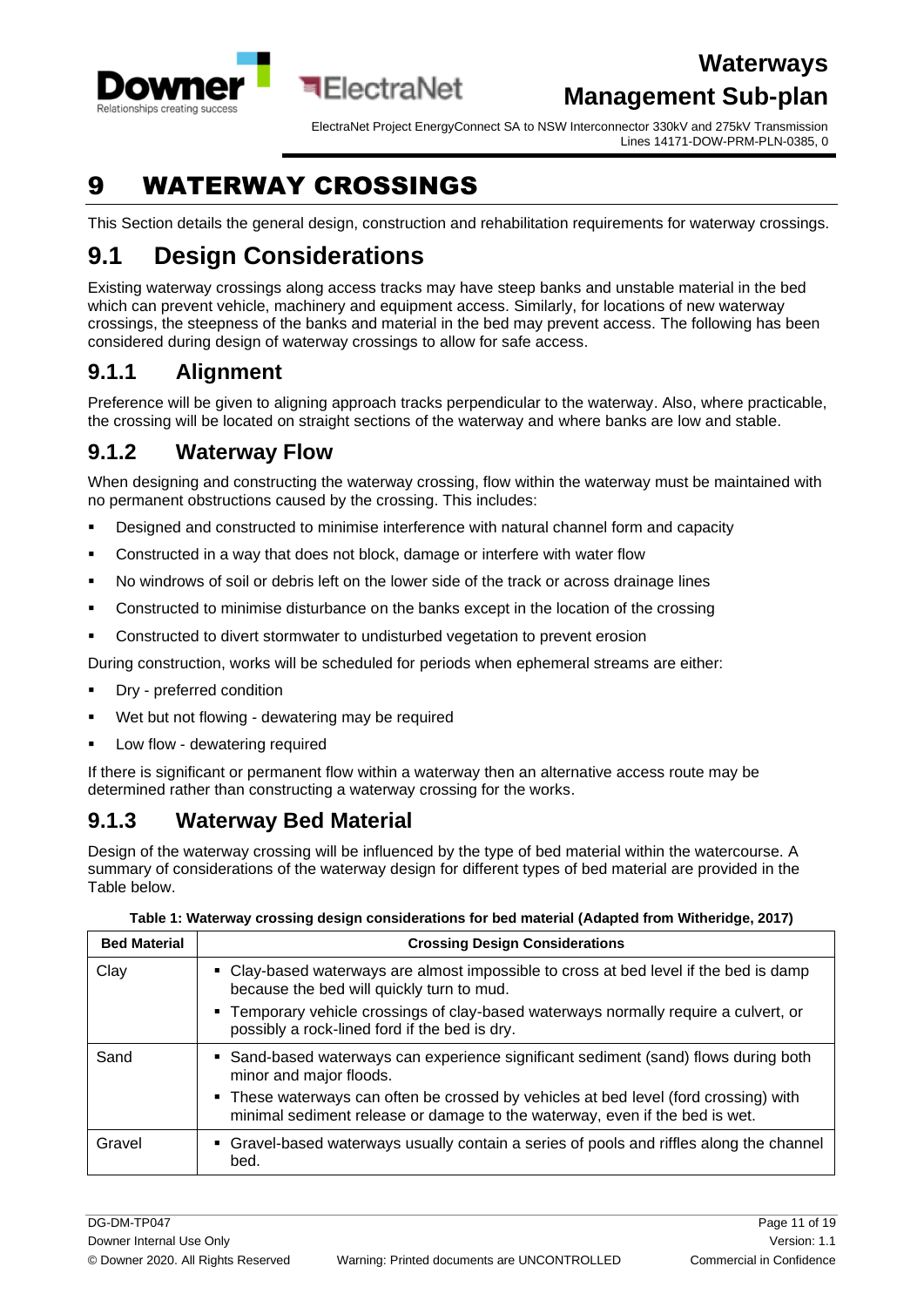

ElectraNet Project EnergyConnect SA to NSW Interconnector 330kV and 275kV Transmission Lines 14171-DOW-PRM-PLN-0385, 0

|      | • The channel bed is typically flat, and bed-level crossings (fords) are normally located<br>at riffles where flows are shallow.                                                                            |
|------|-------------------------------------------------------------------------------------------------------------------------------------------------------------------------------------------------------------|
|      | It is important to avoid sand and fine sediments entering the riffle, so drainage and<br>sediment controls are usually required on the approach roads.                                                      |
| Rock | • The waterway bed is normally very stable on rock-based waterways, and few<br>restrictions apply to the location of vehicle crossings other than to avoid disturbance to<br>important riparian vegetation. |
|      | • In between the individual rock outcrops, these waterways may contain sections of clay,<br>sand or gravel-based channels, in which case the above rules apply as appropriate for<br>the type of substrate. |

**ElectraNet** 

#### <span id="page-11-0"></span>**9.1.4 Soil Properties**

The design of the waterway crossing will be influenced by the properties of the soil. The soil types that require considered for waterway crossings are detailed in the Table below.

| <b>Soil Type</b>       | <b>Waterway Crossing Design Considerations</b>                                                                                                                                                                                               |
|------------------------|----------------------------------------------------------------------------------------------------------------------------------------------------------------------------------------------------------------------------------------------|
| Acid sulphate<br>soils | • These soils can already be acidic or have the potential to become acidic if<br>disturbed.                                                                                                                                                  |
|                        | • Prior to the disturbance of soils below an elevation of 5 m AHD, the acid sulphate<br>potential should be determined.                                                                                                                      |
|                        | From CSIRO mapping, the transmission line has a low to extremely low<br>probability of potential acid sulphate soils occurring.                                                                                                              |
|                        | Onsite signs of acid sulphate soils: black boggy soil, slimy red ooze; reddish-<br>$\blacksquare$<br>yellow iron rich deposits; hard impermeable iron-rich crusts; shiny oil-like<br>surface layers; scalded and infertile patches of earth. |
|                        | Specific management measures for actual and potential acid sulphate soils to be<br>implemented during construction as required.                                                                                                              |
| Dispersive soils       | . These soils are highly prone to erosion often leading to tunnel and gully erosion.                                                                                                                                                         |
|                        | Dispersive soils are typically located in the subsoil layer while the topsoil is<br>usually non-dispersive.                                                                                                                                  |
|                        | • Seasonal waterlogging can be an issue due to poorly structured subsoil.                                                                                                                                                                    |
|                        | • Locations with the potential for dispersive soils include:                                                                                                                                                                                 |
|                        | F2, G3 and M4 subsoil categories have been identified as having the<br>٠<br>potential to be dispersive (Hall et al, 2009).                                                                                                                   |
|                        | Onsite signs of dispersive soils: distinctive erosion patterns including fluting<br>٠<br>and tunnels.                                                                                                                                        |
|                        | Specific management measures for dispersive soils to be implemented during<br>٠<br>construction as required.                                                                                                                                 |
| Saline soils           | • Saline soils can impact on water quality within the waterway and introduce<br>complex revegetation issues.                                                                                                                                 |
|                        | • Waterlogging and flooding can be an issue for saline soils.                                                                                                                                                                                |
|                        | • Locations with the potential for high to extremely saline soils include:                                                                                                                                                                   |
|                        | Low lying areas with poor to very poor drainage and where saline<br>groundwater is within approximately 1 m of land surface.                                                                                                                 |
|                        | Soil classification N2 are saline soils (Hall et al, 2009).<br>٠                                                                                                                                                                             |
|                        | Onsite signs of saline soils: springs and saline baseflow; areas of poor crop<br>٠<br>emergence; seasonally or permanently wet areas; salt efflorescence in<br>summer; indicator plant species (e.g. sea barley grass, samphire).            |

#### **Table 2: Soil properties design considerations**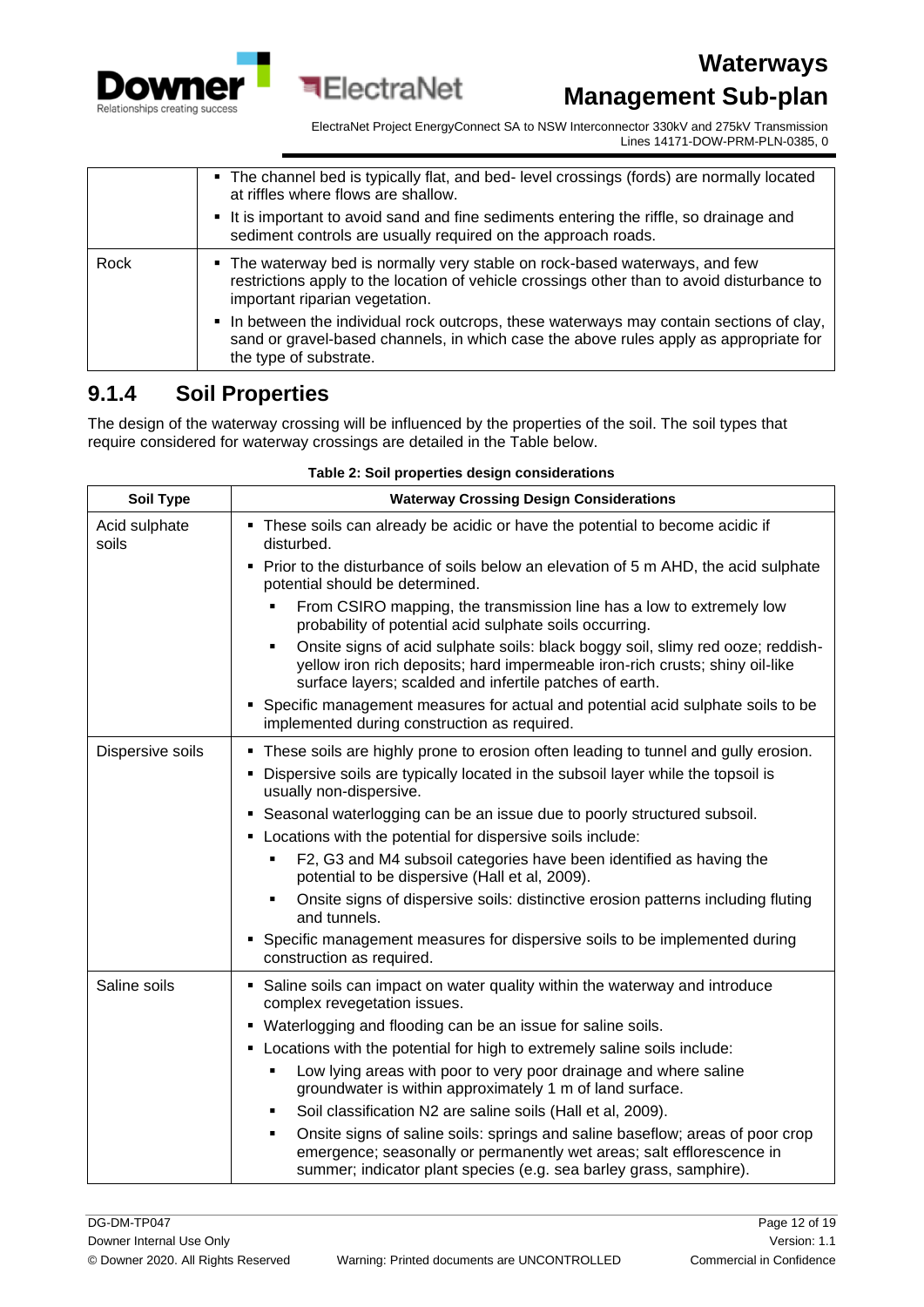

ElectraNet Project EnergyConnect SA to NSW Interconnector 330kV and 275kV Transmission Lines 14171-DOW-PRM-PLN-0385, 0

| • Specific management measures for saline soils to be implemented during<br>construction as required. |
|-------------------------------------------------------------------------------------------------------|
|-------------------------------------------------------------------------------------------------------|

#### <span id="page-12-0"></span>**9.1.5 Vegetation and Bed Rock Disturbance**

¶FlectraNet

Preference will be given to positioning the waterway crossing to avoid disturbance of riparian vegetation and bed rock. Where practicable, the waterway crossing will be designed to utilise riparian vegetation, bed rock and other existing structures (i.e. large rocks, logs) within the erosion control design of the crossing.

It should be noted that other environmental factors, such as protected vegetation, and cultural heritage sensitivities that may be associated with waterways will also be considered during planning and construction.

Clearing of vegetation is to generally be carried out by hand felling on the beds or banks of watercourses. Waterbodies are to be kept clear of felled trees, and the integrity of the bed or banks are to be maintained to mitigate potential erosion.

# <span id="page-12-1"></span>**9.2 Crossing Types**

Creek crossings typically require levelling of the banks on the approaches into the crossing and stabilisation of the creek bed to allow vehicle access. The types of waterway crossings to be constructed are summarised below.

### <span id="page-12-2"></span>**9.2.1 Ford Crossings**

Fords are waterway crossings that are constructed almost at bed level. The low flow passes over the structure rather than through a culvert below. Fords are 'wet' crossings so they should be used only when flows are anticipated to be low or non-existent during the construction period.

Fords are suitable for ephemeral waterways with little or no defined drainage channel, no lasting pools, and little or no vegetation. If it is anticipated that the waterway will have permanent or frequent flow during construction, a culvert may be needed to prevent disturbance to the channel.

#### <span id="page-12-3"></span>**9.2.2 Culvert Crossings**

Culverts are arched, boxed or piped conduits that allow water to pass under the track. They are usually made of concrete or galvanised corrugated steel pipe. The location and size of the culvert will be determined by the flow capability requirements of the waterway. Culvert crossings are typically used on wide or deep waterway crossings or waterways with permanent or regular flow.

# <span id="page-12-4"></span>**9.3 Construction Requirements**

The general construction requirements for waterway crossings are detailed in the following Sections.

### <span id="page-12-5"></span>**9.3.1 Dry Ford Crossing**

For construction of a dry ford crossing, the approaches into the crossing are typically levelled or recessed into the bank. Approximately 300-450 mm or two rock layers below the existing bed level will be excavated for the placement of rock to stabilise the crossing. The excavated bed level and approaches will be lined with geofabric and stabilised with at least two layers of suitably sized rock. All rock used in waterway crossings must be suitably sized to withstand the velocity of water flow without washing downstream.

A downstream cut-off trench may be installed to prevent scouring on the downstream side of the crossing. Cutoff trenches are generally required for creek crossings subject to higher flow velocities. The trench will be installed at the most downstream point of the crossing, approximately 300-600 mm or four rock layers deep, and filled with suitably sized rock to the bed level.

The final level of the ford crossing should be no be greater than 150 mm from the existing bed level on the downstream side of the crossing.

Prior to the commencement of works, the disturbance area and any No-Go areas will be identified and delineated onsite with flagging and signage as required.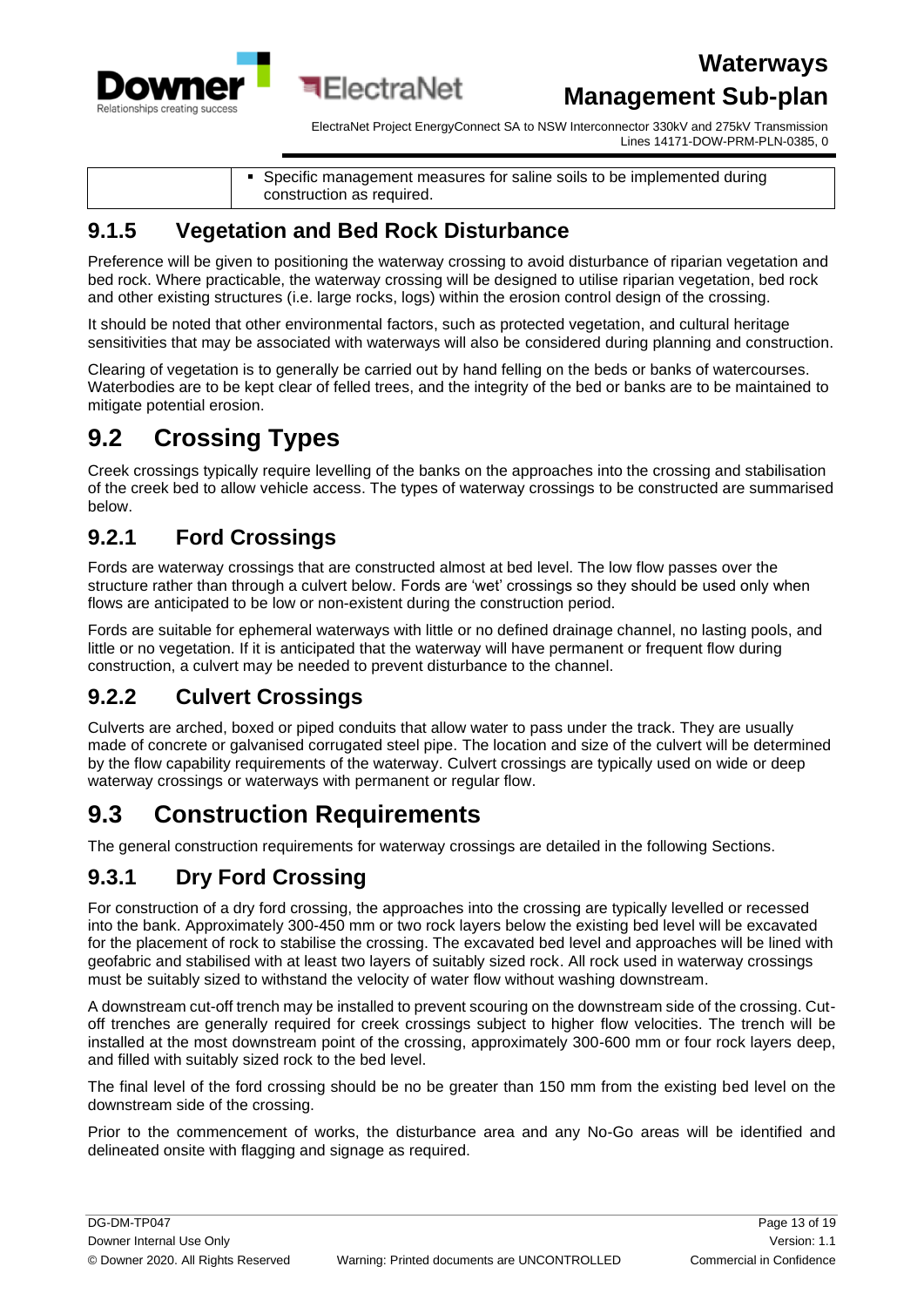

ElectraNet Project EnergyConnect SA to NSW Interconnector 330kV and 275kV Transmission Lines 14171-DOW-PRM-PLN-0385, 0

Vegetation and topsoil must be stripped first from disturbance areas and stockpiled separately. Any excess soil excavated from the crossing will also be stockpiled separately. All stockpiles will be located above the waterway flow level and away from drainage lines into the waterway.

Drainage control on the approach tracks must be installed to prevent stormwater running down the track, unfiltered, into the waterway. Typically, a cross drain (whoa-boy) will be installed to divert stormwater off the track and into adjacent grass or rocks to filter sediments from the runoff.

The exposed banks formed by recessing the approach tracks will be stabilised by spreading topsoil and adding stockpiled vegetation, seed, straw or mulch as soon as practicable following completion of the crossing.

### <span id="page-13-0"></span>**9.3.2 Wet Ford Crossing**

Waterways that have some ponding or intermitted flow, although not permanently flowing, will typically have a ford crossing installed. Wet ford crossings generally follow the same crossing construction methods as dry ford crossings with the additional requirement being dewatering of any ponded water if required. For management of dewatering see Section [9.3.4.](#page-15-0)

Plant should operate from outside of any water to prevent spills into the waterway. Additional erosion and sediment controls may be required such as downstream cut-off trenches or rock armouring to stabilise the bed and banks.



**Figure 2: Wet ford crossing (Sourced from: IECA, 2008)**

#### <span id="page-13-1"></span>**9.3.3 Culvert Crossing**

For waterways with ponded water in the disturbance area, prior to commencing the works the water will need to be pumped out. For management of dewatering see Section [9.3.4.](#page-15-0) For waterways with low flow, the water may be bypassed around the construction area through the installation of a bypass pump or cofferdam/s and bypass pump as shown in the Figure below.



**Figure 3: Cofferdam with bypass flow (Sourced from: Witheridge, 2017)**

For construction of a culvert crossing, the approaches into the crossing are typically levelled or recessed into the bank. Material, silt, clay and sand, in the crossing may be removed to provide a stable base for installation of the culvert.

The culvert must be sized to have a capacity to accommodate peak flow volumes. Other requirements for construction of the culvert crossing include:

| DG-DM-TP047                        |                                             | Page 14 of 19            |
|------------------------------------|---------------------------------------------|--------------------------|
| Downer Internal Use Only           |                                             | Version: 1.1             |
| © Downer 2020. All Rights Reserved | Warning: Printed documents are UNCONTROLLED | Commercial in Confidence |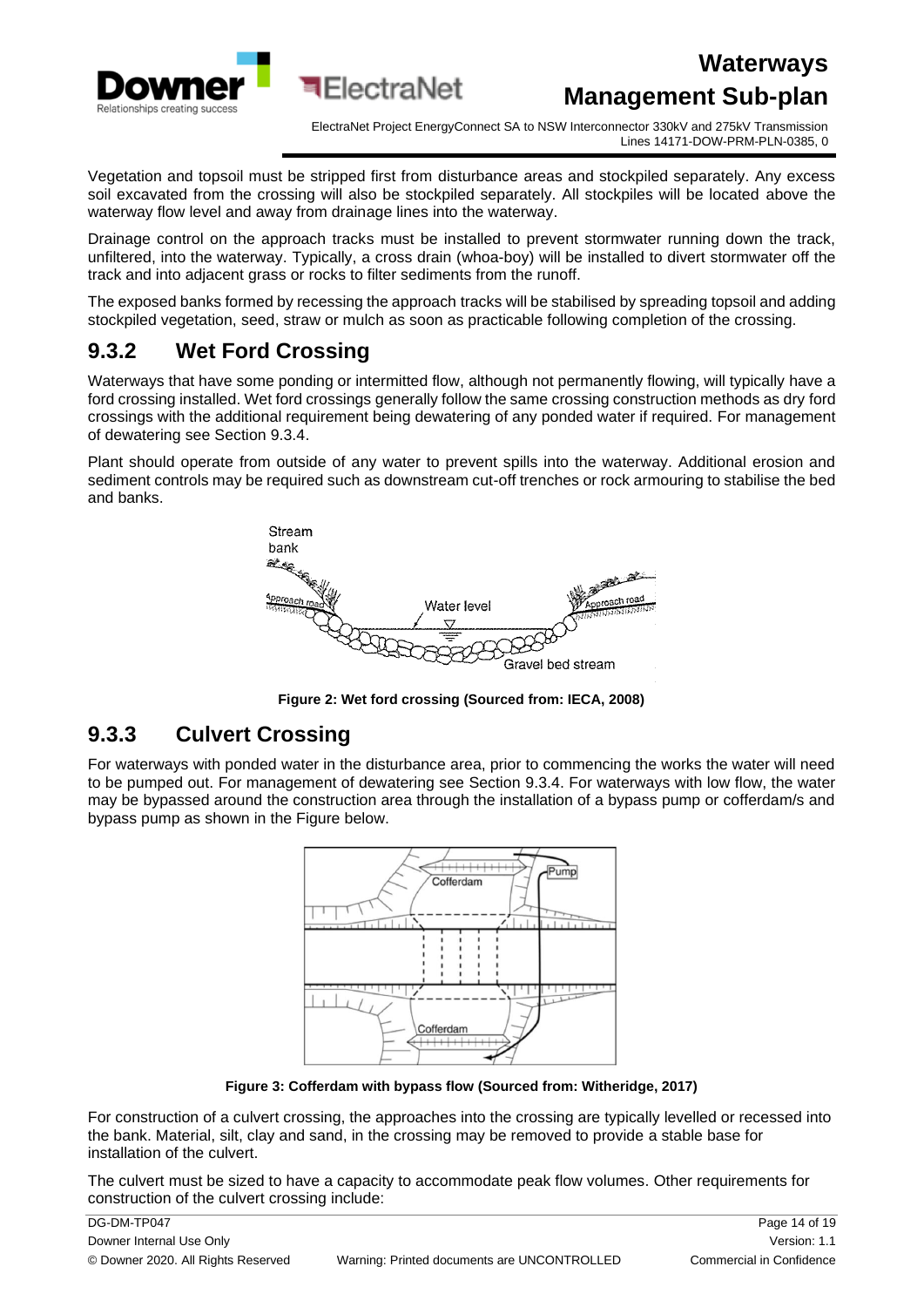

ElectraNet Project EnergyConnect SA to NSW Interconnector 330kV and 275kV Transmission Lines 14171-DOW-PRM-PLN-0385, 0

Culvert to be positioned within the lowest point of the waterway. Where practical, align the culvert with the downstream channel to minimise bank erosion.

∎FlectraNet

- Culvert to be located at bed level and gradient similar to the waterway, which should be gently sloping.
- Water velocities in the culvert should be similar to those within the waterway before the culvert was constructed. There should be no differences in the flow rates upstream, in and downstream of the culvert.

An apron from the culvert discharge point and track approaches will be lined with geofabric and stabilised with at least two layers of suitably sized rock. All rock and fill placed below the high-water mark must be free of fines, contaminants and other waste materials. All rock used in waterway crossings must be suitably sized to withstand the velocity of water flow without washing downstream.

Prior to the commencement of works, the disturbance area and any No-Go areas will be identified and delineated onsite with flagging and signage as required.

Vegetation and topsoil must be stripped first from disturbance areas and stockpiled separately. Any excess soil excavated from the crossing will also be stockpiled separately. All stockpiles will be located above the waterway flow level and away from drainage lines into the waterway.

Drainage control on the approach tracks must be installed to prevent stormwater running down the track, unfiltered, into the waterway. Typically, a cross drain (whoa-boy) will be installed to divert stormwater off the track and into adjacent grass or rocks to filter sediments from the runoff.

The exposed banks formed by recessing the approach tracks will be stabilised by spreading topsoil and adding stockpiled vegetation, seed, straw or mulch as soon as practicable following completion of the crossing.

Clean, uncontaminated rock can be placed within ponded water, if required. The rock should be of a suitable size to withstand the velocity of water flow without washing downstream. Plant should operate from outside of any water to prevent spills into the waterway. Additional erosion and sediment controls may also be required such as downstream cut-off trenches or rock armouring to stabilise the bed and banks.

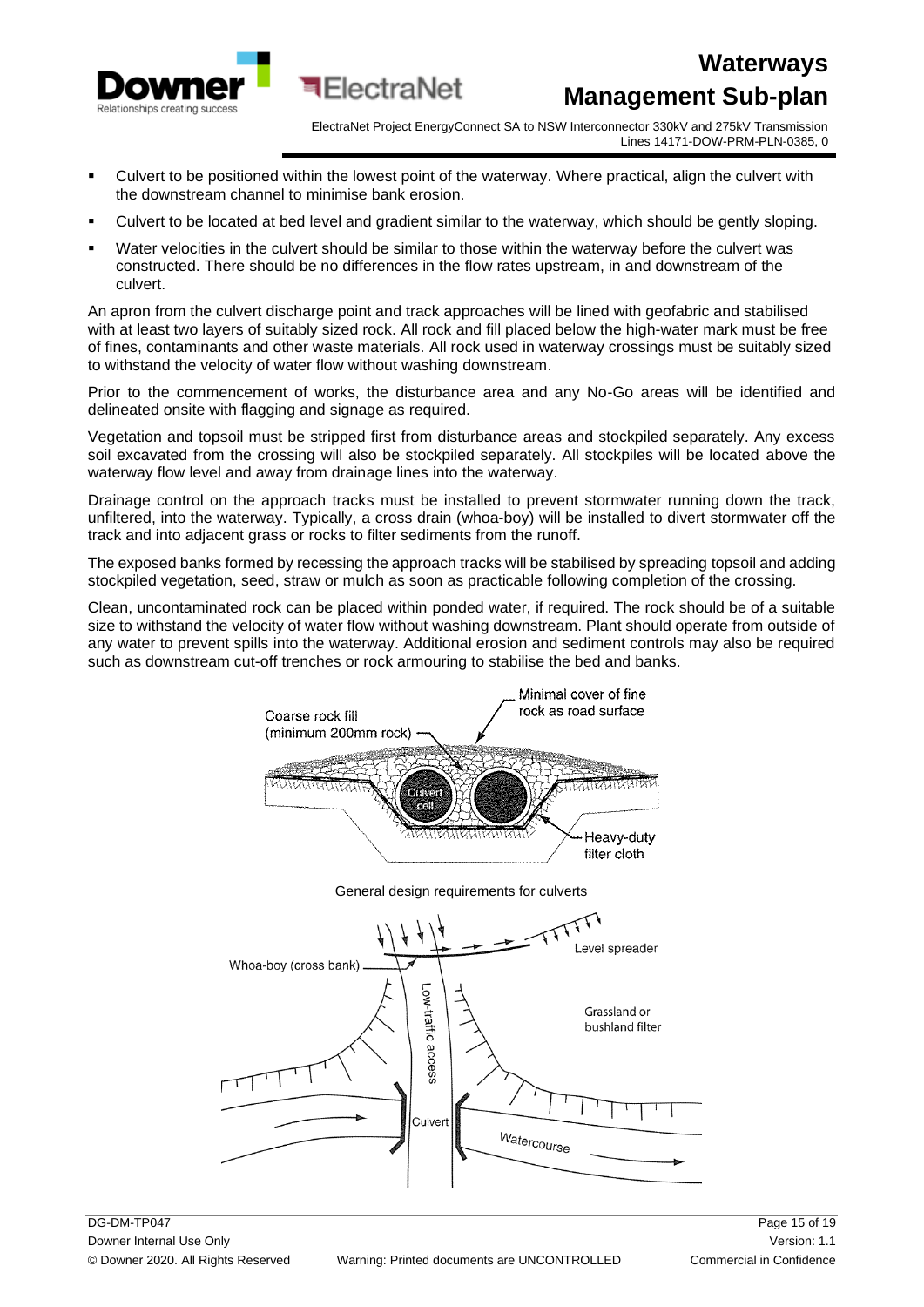

ElectraNet Project EnergyConnect SA to NSW Interconnector 330kV and 275kV Transmission Lines 14171-DOW-PRM-PLN-0385, 0

Use of whoa-boy to protect cross bank of waterway

#### **Figure 4: Culvert pipe design requirements (Sourced from: IECA, 2008)**

#### <span id="page-15-0"></span>**9.3.4 Dewatering**

Prior to dewatering ponded areas or ephemeral creeks, the water will be tested for pH and turbidity. The pH and turbidity levels will determine if the water is suitable for pumping onto vegetated areas and if further controls for sediment are required during dewatering.

Dewatering will be undertaken in accordance with the *DA-ZH-ST064 Soil and Water Management Standard*. The discharge limits for south central Australia is 6.5-9.0 pH units and 50 NTU for turbidity.

A *DA-ZH-FM064.1 Water Release Permit* will be developed and authorised by the Environmental Advisor and Supervisor prior to commencing dewatering. Depending on the suitability of the water, it will be discharged onto vegetated areas to allow for natural filtration or passed through a filtration system such as a filter sock.

Water will not be discharged directly or indirectly to marine waters or inland waters at a volume of more than 100 kl containing suspended solids in concentration exceeding 25mg/l. Turbidity and pH will be tested prior to water discharge regardless of volume. If water quality exceeds the objectives, water will be treated and retested prior to dewatering. It is not anticipated that any Environmental Licences under the EPA will be triggered with the scope of works.

Prior to dewatering, the water will be tested and assessed to determine if the following water quality objectives are achieved.

| <b>Water Quality</b> | <b>Methodology</b>    | <b>Objective</b> |  |
|----------------------|-----------------------|------------------|--|
| Turbidity            | <b>Turbidity Tube</b> | <50NTU           |  |
| pH                   | pH testing Strips     | $6.5 - 8.5$      |  |

#### <span id="page-15-1"></span>**9.3.5 Management of Specific Soil Types**

The general management requirements for the different soil types to minimise secondary impacts, such as production of acidic soils, and prevent erosion and sedimentation are detailed in the Table below.

| <b>Soil Type</b>    | <b>Control Measures</b>                                                                                                                                                                                                                                                                                                                                                                                                                                                                                                                                                                                                                                              |  |  |  |
|---------------------|----------------------------------------------------------------------------------------------------------------------------------------------------------------------------------------------------------------------------------------------------------------------------------------------------------------------------------------------------------------------------------------------------------------------------------------------------------------------------------------------------------------------------------------------------------------------------------------------------------------------------------------------------------------------|--|--|--|
| Acid sulphate soils | Minimise soil disturbance. Where disturbance is necessary, minimise the duration of<br>٠<br>exposure, especially for sandy soils.<br>• Treat exposed soils as required.<br>Backfill open excavations within 24 hours.                                                                                                                                                                                                                                                                                                                                                                                                                                                |  |  |  |
| Dispersive soils    | Avoid 'cutting' drainage channels into dispersive soils. Divert and channel water using flow<br>٠<br>diversion banks or topsoil windrows.<br>• Avoid the use of check dams in drains containing exposed dispersive soils.<br>Key to managing dispersive soils is to over-excavate all surfaces by at least 500 mm and<br>٠<br>then to cap the exposed dispersive soil with non-dispersive soil. Exposed dispersive soils<br>typically only need to be capped with a 200 to 300 mm layer of non-dispersive soil.<br>However, when working in a waterway crossing, an allowance must be made for additional<br>soil disturbance by animals and natural stream erosion. |  |  |  |
| Saline soils        | Minimise soil disturbance. Where disturbance is necessary, prevent mixing of saline and<br>non-saline soils.<br>• Prevent changes to stream flows and water ponding.<br>Cover saline soils with non-saline soils before protecting the soil and reducing evaporation<br>٠<br>with mulch, cleared vegetation, reseeding etc.                                                                                                                                                                                                                                                                                                                                          |  |  |  |

#### **Table 3: Management of specific soils (Adapted from Witheridge, 2017)**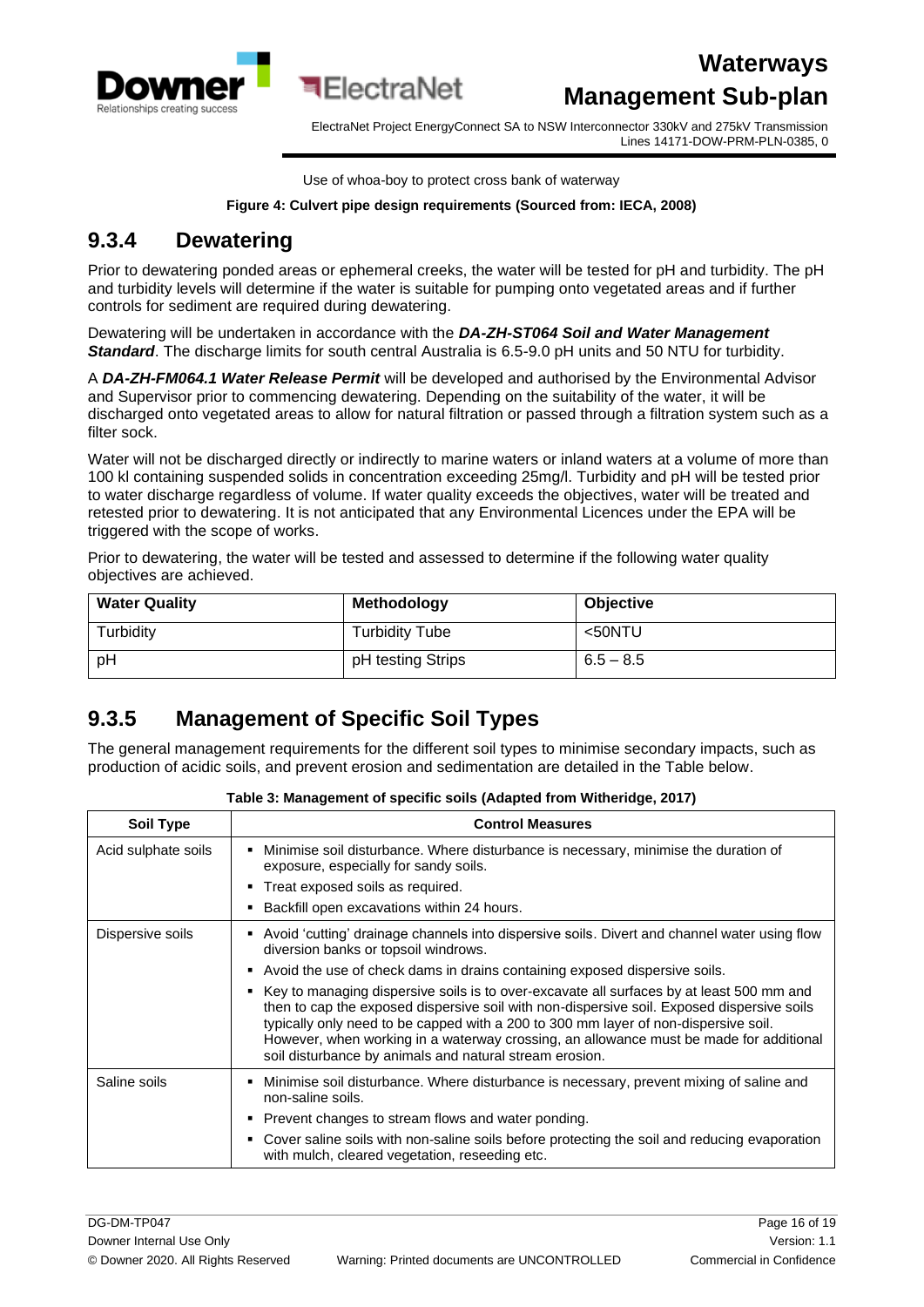

ElectraNet Project EnergyConnect SA to NSW Interconnector 330kV and 275kV Transmission Lines 14171-DOW-PRM-PLN-0385, 0

#### <span id="page-16-0"></span>**9.3.6 Vegetation Removal**

All disturbance of riparian vegetation will be avoided, wherever possible. In addition, all bed rock and other existing structures (i.e. large rocks, logs) in waterways will be avoided, wherever practicable.

**बElectraNet** 

If it is necessary to remove riparian vegetation, then wherever practical this vegetation will be cut at ground level with the roots left in the ground to aid soil stabilisation.

Disturbance and any No-Go areas will be identified and delineated onsite with flagging and signage as required prior to the commencement of works.

### <span id="page-16-1"></span>**9.4 Rehabilitation**

Soil stabilisation and rehabilitation of disturbed areas will be implemented as part of the construction of the waterway crossings. Rock will be used to stabilise disturbed areas that are prone to erosion. Coir logs may be incorporated into the toe to protect newly stabilised banks from minor flows as an alternative to rock stabilisation. Topsoil will be spread over disturbed areas and stockpiled vegetation, seed, straw or mulch added as soon as practicable following completion of the crossing.

Throughout the duration of the Project, the waterway crossings will be inspected, and further maintenance and rehabilitation works implemented as required.

# <span id="page-16-2"></span>10 MANAGEMENT MEASURES

The following table outlines the management measures that will be implemented throughout the project to prevent potential impacts on waterways.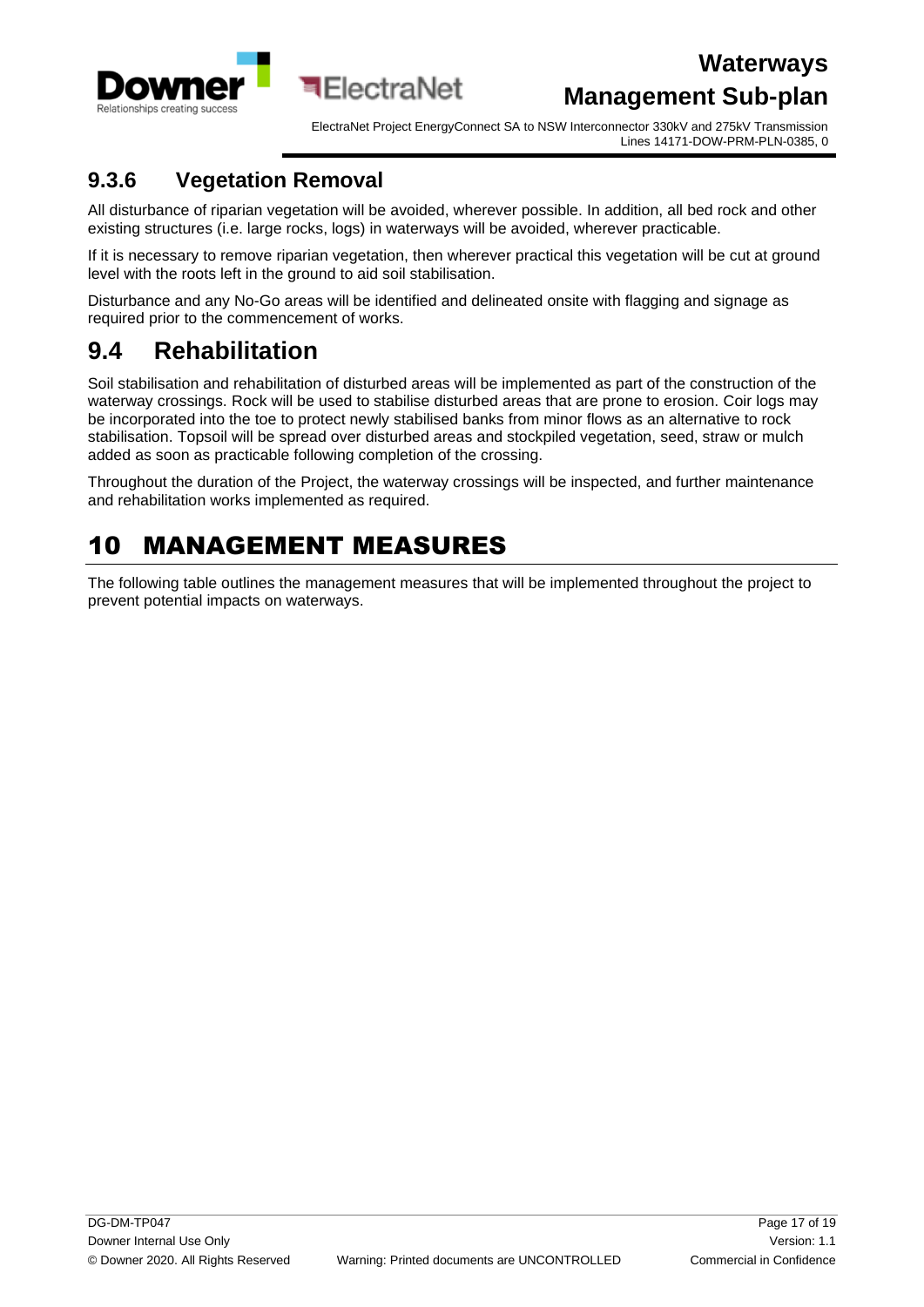



# **Waterway Crossings Management Sub-plan**

lectraNet Project EnergyConnect SA to NSW Interconnector 330kV and 275kV Transmission Line, 14171-DOW-PRM-PLN-0385, 0

| <b>Ref</b>     | <b>Mitigation Strategy</b>                                                                                                                                                                                  | Location /<br><b>Activity</b>          | <b>Downer</b><br><b>Procedure</b>           | <b>Responsibility</b>                               | <b>Management Measure &amp; Monitoring of Controls</b>                                                                                                                                                                                                                                                                                                |  |  |
|----------------|-------------------------------------------------------------------------------------------------------------------------------------------------------------------------------------------------------------|----------------------------------------|---------------------------------------------|-----------------------------------------------------|-------------------------------------------------------------------------------------------------------------------------------------------------------------------------------------------------------------------------------------------------------------------------------------------------------------------------------------------------------|--|--|
|                | <b>Pre-execution Phase</b>                                                                                                                                                                                  |                                        |                                             |                                                     |                                                                                                                                                                                                                                                                                                                                                       |  |  |
| <b>SEMP</b>    | Ensure a WAA permit is obtained prior to<br>commencing works on waterways.                                                                                                                                  | Planning<br>Phase                      | WAA permit                                  | Environmental<br>Advisor                            | A WAA permit will be obtained from Landscape Board prior to<br>commencing any water affecting activity in a waterway (if<br>required). This may include construction of access tracks<br>through ephemeral creek beds, removal of trees and<br>vegetation in or near watercourses or discharge of surface or<br>underground water into a watercourse. |  |  |
| <b>S&amp;S</b> | Develop, implement, monitor and review a<br>documented process or management plan that<br>controls all aspects of the management of soil in<br>accordance with applicable legislation and good<br>practice. | Prior to<br>commencing<br>onsite       | This sub-plan                               | Environmental<br>Advisor                            | This sub-plan has been developed to include:<br>a risk assessment process<br>provisions for soil erosion and sediment control<br>identification of affected soil volumes, detailing soil reuse<br>and stockpile management                                                                                                                            |  |  |
| S&S            | All personnel must be fully informed of their specific<br>environmental obligations and are suitably trained<br>and competent to undertake works in accordance<br>with ElectraNet and Downer requirements.  | Prior to<br>commencing<br>works onsite | Project Induction                           | Construction<br>Manager<br>Environmental<br>Advisor | Personnel undertaking the works will be competent for their<br>role and tasks.<br>All personnel are required to undertake the Project Induction<br>which includes soil and water management, prior to<br>commencement onsite.                                                                                                                         |  |  |
|                | <b>Execution Phase</b>                                                                                                                                                                                      |                                        |                                             |                                                     |                                                                                                                                                                                                                                                                                                                                                       |  |  |
| <b>SEMP</b>    | Ensure works are undertaken in a manner<br>compliant with applicable WAA permit.                                                                                                                            | Ongoing<br>throughout<br>works         | DA-ZH-ST064<br>Soil and Water<br>Management | Environmental<br>Advisor                            | A WAA will be submitted and approved prior to commencing<br>works on waterway crossings.<br>All construction works will be undertaken in accordance with<br>the WAA permit and this sub-plan.                                                                                                                                                         |  |  |